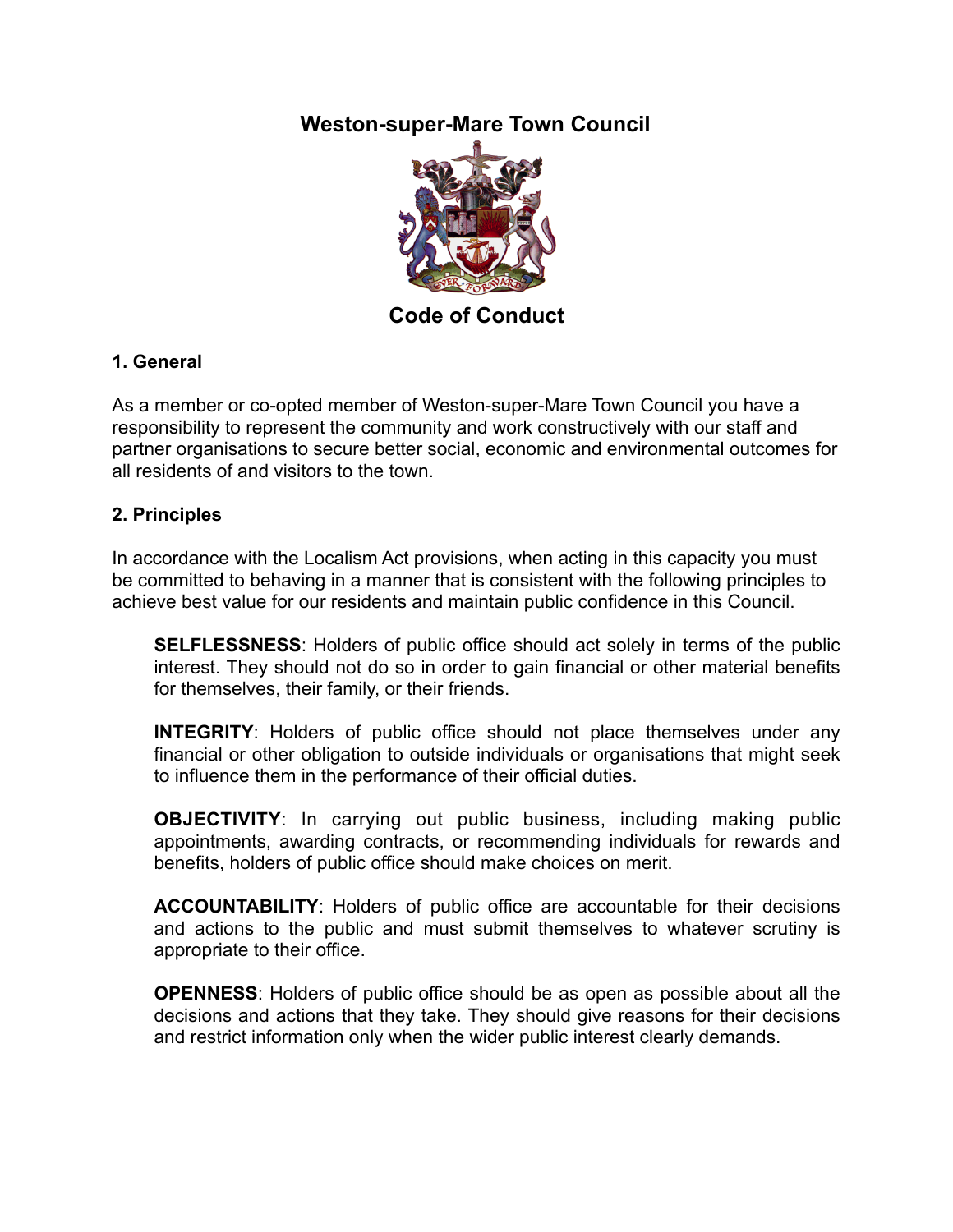**HONESTY**: Holders of public office have a duty to declare any private interests relating to their public duties and to take steps to resolve any conflicts arising in a way that protects the public interest.

**LEADERSHIP**: Holders of public office should promote and support these principles by leadership and example.

### **3. Registration and Declaration of Interests**

3.1 The Act further provides for registration and disclosure of interests and in Westonsuper-Mare Town Council this will be done as follows:

3.2 You must, within 28 days of taking office as a member or co-opted member, notify the Monitoring officer of any disclosable pecuniary interest as defined by regulations made by the Secretary of State, where the pecuniary interest is yours, your spouse's or civil partner's, or is the pecuniary interest of somebody with whom you are living with as a husband or wife, or as if you were civil partners.

3.3 In addition, you must, within 28 days of taking office as a member or co-opted member, notify the Monitoring officer of any disclosable pecuniary or non-pecuniary interest which your Council has decided should be included in the register.

3.4 If an interest has not been entered onto the Council's register, then you must disclose the interest to any meeting of the Council at which you are present, where you have a disclosable interest in any matter being considered and where the matter is not a 'sensitive interest' as defined in the Localism Act.1

3.5 Following any disclosure of an interest not on the Council's register or the subject of pending notification, you must notify the Monitoring officer of the interest within 28 days beginning with the date of disclosure.

3.6 Unless dispensation has been granted, you may not participate in any discussion of, vote on, or discharge any function related to any matter in which you have a pecuniary interest as defined by regulations made by the Secretary of State. Additionally, you must observe the restrictions the Town Council places on your involvement in matters where you have a pecuniary or non pecuniary interest as defined by the Council.

#### **4. Conduct**

4.1 As a Member of Weston-super-Mare Town Council your conduct must address the statutory principles in particular by:

4.2 Championing the needs of residents – the whole community and in a special way my constituents, including those who did not vote for you - and putting their interests first.